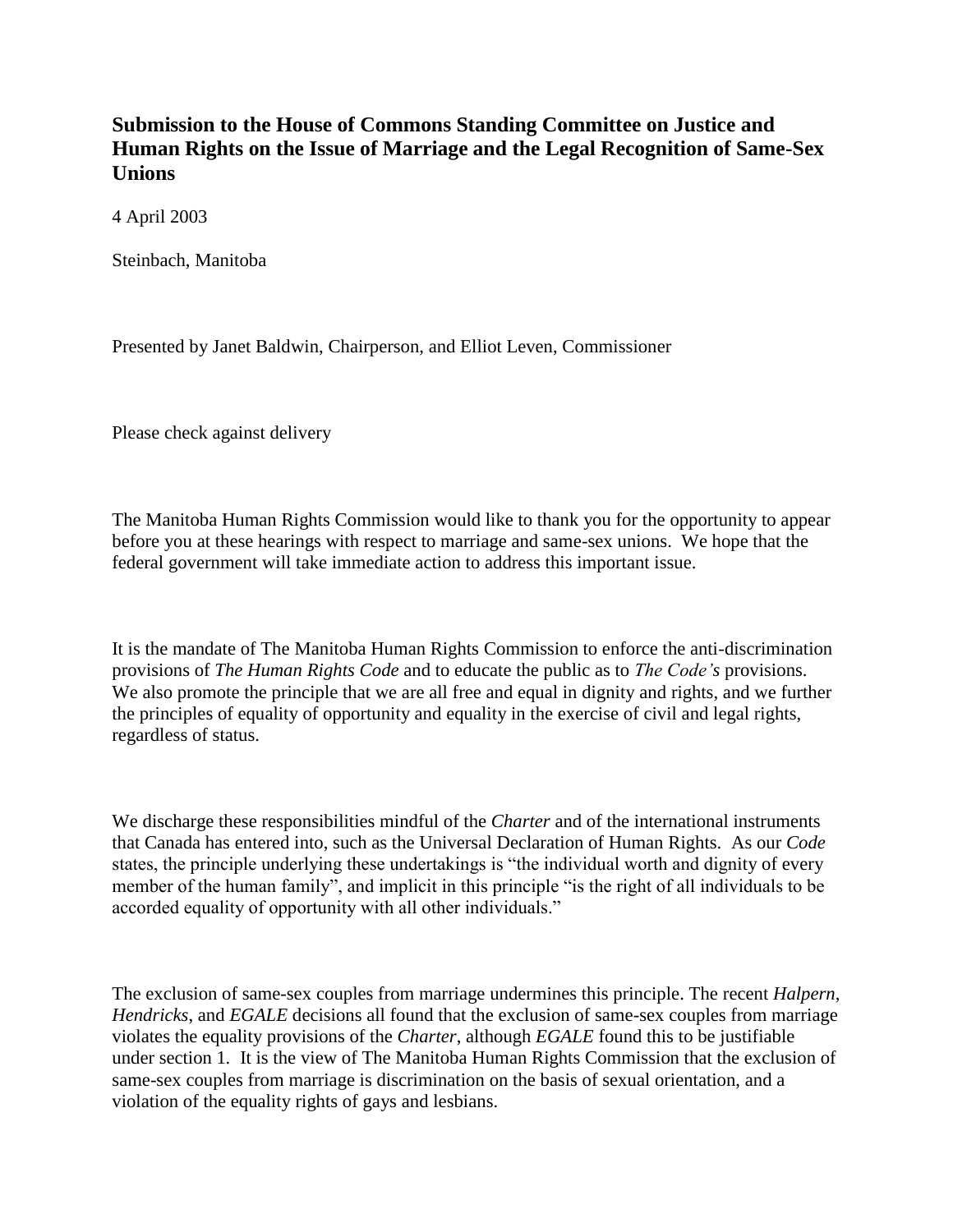Human rights legislation and the equality provisions of the *Charter* exist because of the historical disadvantage and prejudice that members of minority groups have faced. Safeguarding these equality provisions requires legislators to take measures that preserve the dignity and rights of all Canadians.

## As Justice Blair stated in the *Halpern* case:

"…the constitutional and *Charter*-inspired values which underlie Canadian society today dictate that the status and incidents inherent in the foundational institution of marriage must be open to same-sex couples who live in long-term, committed, relationships – marriage-like in everything but name – just as it is to heterosexual couples. Each is entitled to full and equal recognition, and the law must therefore be adapted accordingly."

The Manitoba Human Rights Commission urges this Committee to recommend to the Government of Canada that it legislate to remove the opposite-sex requirement for parties to a marriage, thereby permitting same-sex couples to legally marry. In our view, this is the option under consideration, which is required to eliminate the discrimination on the basis of sexual orientation in the current marriage provisions.

The Commission has long worked to eliminate discrimination on the basis of sexual orientation and other protected grounds in Manitoba. Since the passage of *The Human Rights Code* in 1987*,*  we have investigated, mediated and litigated a number of complaints based on sexual orientation. With the *Vogel* case, for example, we successfully challenged our then provincial government's denial of spousal benefits to the same-sex partner of an employee.

The Commission recently appeared before The Legislative Assembly of Manitoba Standing Committee on Law Amendments to voice our support for *The Charter Compliance Act* and *The Common-Law Partners' Property and Related Amendments Act.* These acts and the earlier *An Act to comply with the Supreme Court of Canada in M.v.H* addressed a number of issues of discrimination on the basis of marital or family status and sexual orientation. They eliminate much of the systemic discrimination that common-law partners, and in particular, same-sex common-law partners, have faced in Manitoba.